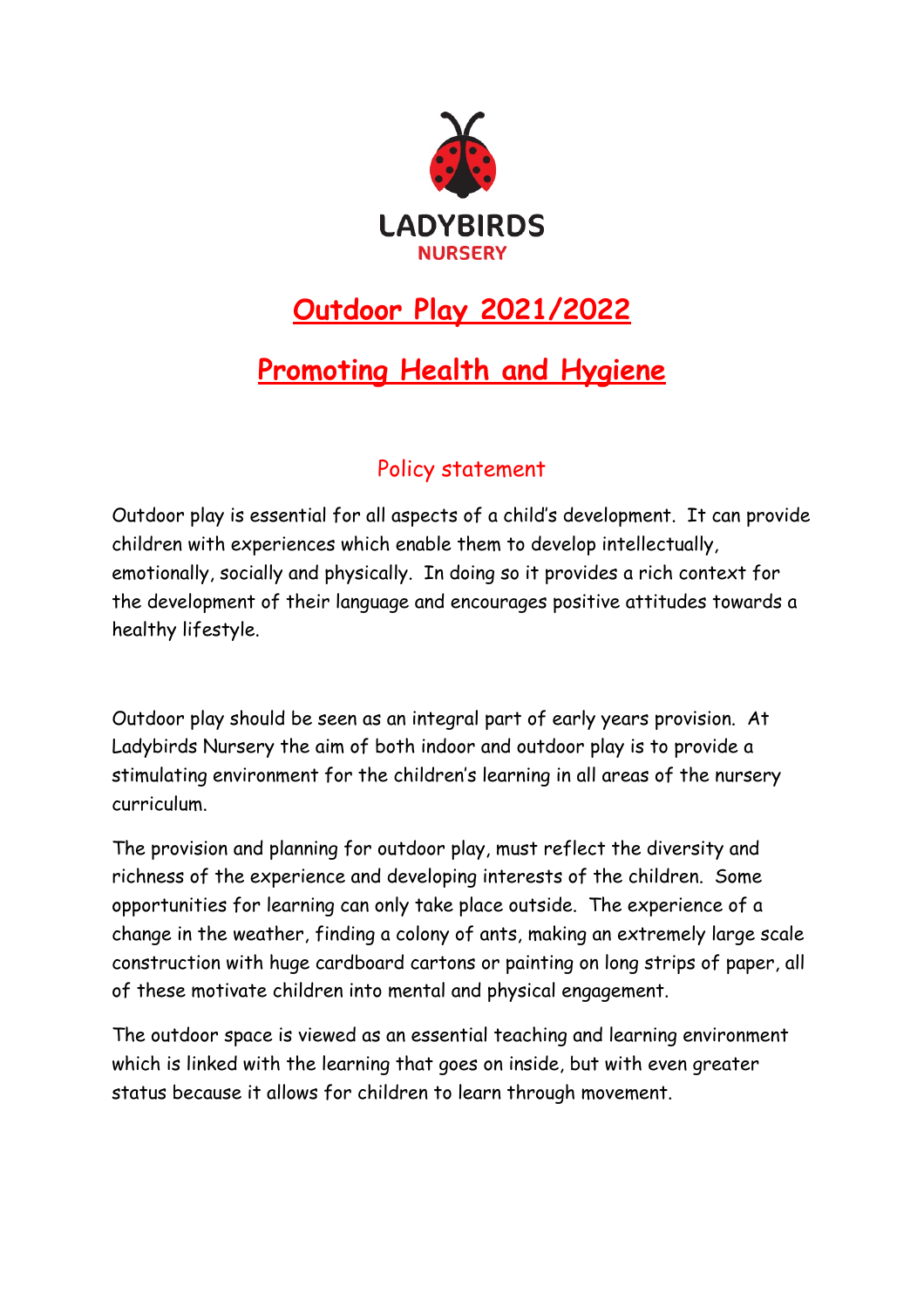### The Outdoor Area

The outdoor area provides for:

Challenging and exciting play

**ASSAfety** 

- Grassed, hard and safety surface areas
- **Shady areas**
- Growing/digging areas garden soil, compost, tubs, vegetable and flower beds, planting tubs, gardening for different seasons, sowing seeds, harvesting vegetables, providing opportunities for environmental science, caring and responsibility
- $\sum_{\omega}$  Quiet, reflective areas and busy moving play areas
- Opportunities for large scale experiences

# Planning Outdoor Play

Adults must consider the following points:

- The specific purpose of outdoor play
- Individual, co-operative and parallel play
- Skills, knowledge, concepts and attitudes to be acquired/developed by the children
- $\sum_{\text{Liplens}}$ Appropriate use of resources
- Staff interaction, guidance and support
- Balance/breadth of curriculum provision
- Alteration, addition or removal of resources
- **Quality play**

To ensure balance and breadth of provision, adults planning and outdoor activity need to think carefully about what it should include and why. They need to have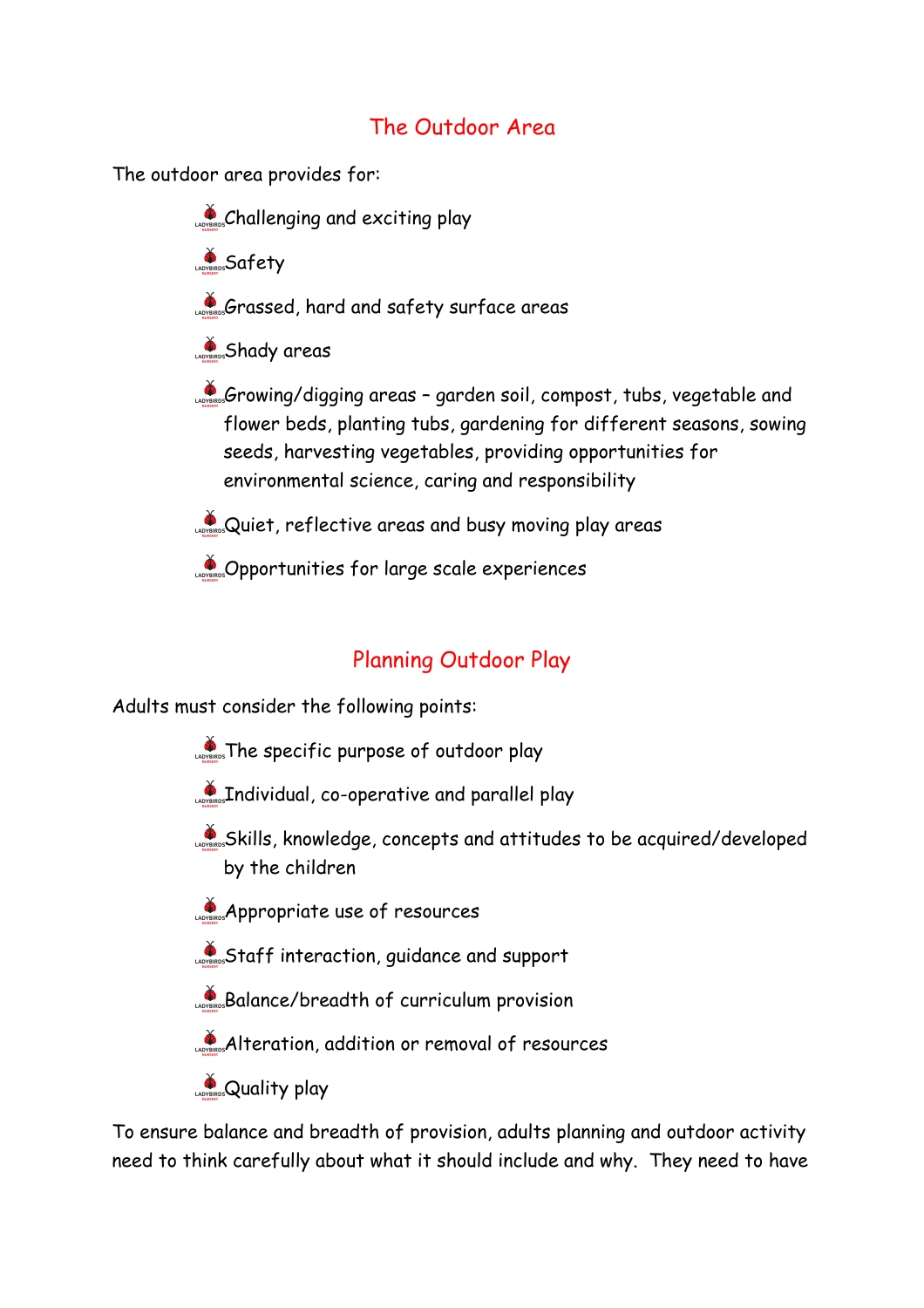clear goals for children's learning, at the same time they need to be responsive to children's enthusiasm and interests. Within the planning there should be some flexibility to meet individual children's needs as they arise during the session. Resources should be available to enhance and extend their play. Staff will make notes of their achievements through observation to record in their individual profiles.

# The Role of the Adult Outdoors

Adults should be actively involved with children in their games and activities where appropriate and should not be solely in a supervisory role.

Adults should be:

- **A** Talking with children in a variety of ways (conversing, discussing, questioning, modelling and commentating)
- **A**<sub>covenes</sub>Helping children to find solutions to problems
- **Supporting, encouraging**
- $\mathcal{L}_{\text{cross}}$  Extending their activities by making extra resources available and providing new ideas
- **Annual Initiating games and activities**
- Joining in games and activities when invited by children
- **Some Observing, assessing and recording**
- Being aware of safety issues
- Being aware of every child's equal right of access to a full outdoor curriculum which is broad, balanced, relevant and differentiated regardless of race, culture, religion, gender or disability
- Evaluating observations in order to plan appropriate resources and experiences.

In these ways adults are making positive contributions to the children's play and setting up challenging situations for children to experience.

Learning Opportunities in the Outdoors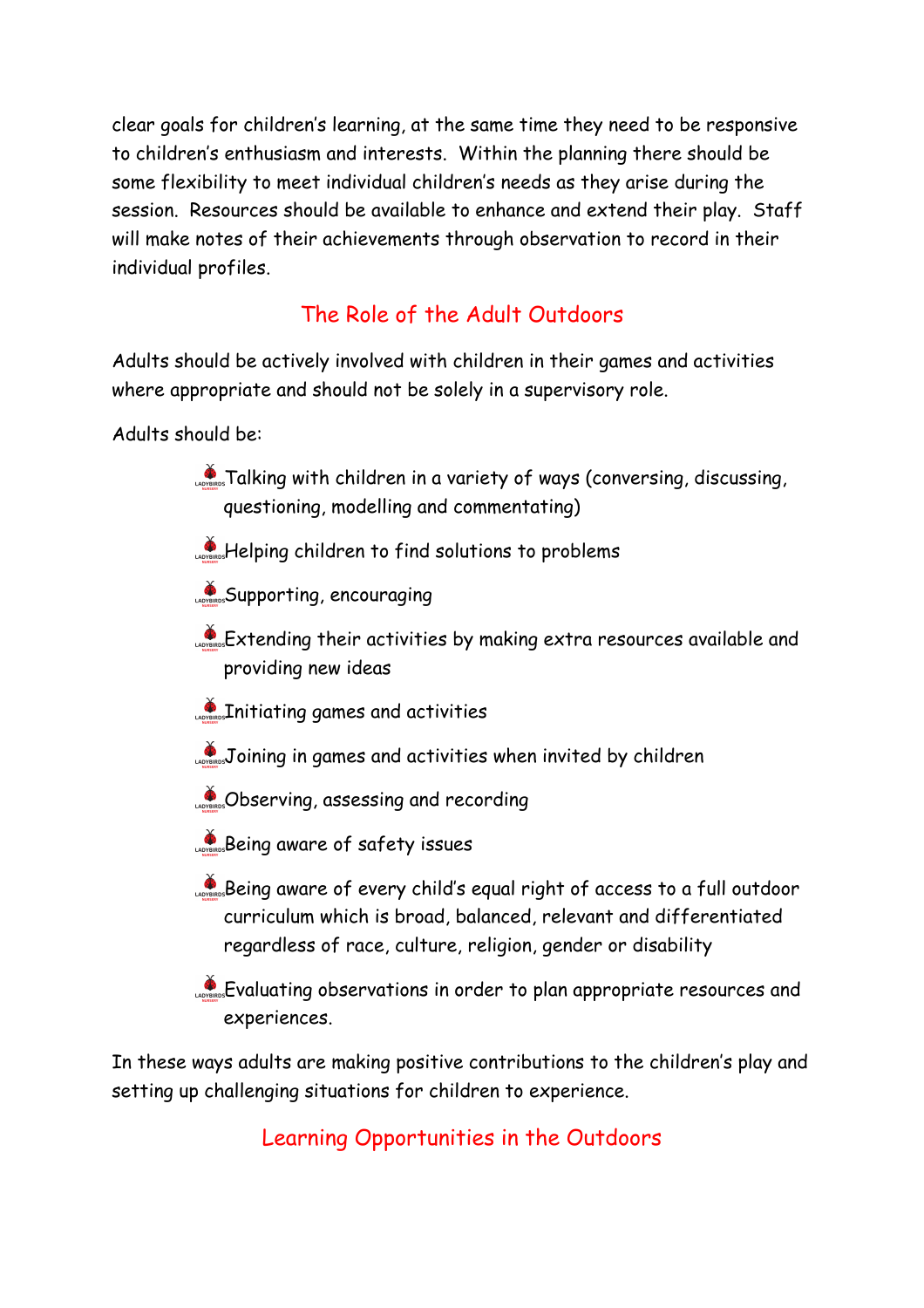There are many opportunities for the following developmental areas to be enhanced outdoors in varied and challenging ways:

### Prime Areas

Personal, Social and Emotional Development Physical Development Communication and Language

# **Specific Areas**

Literacy

**Mathematics** 

Understanding The World

Expressive Arts and Design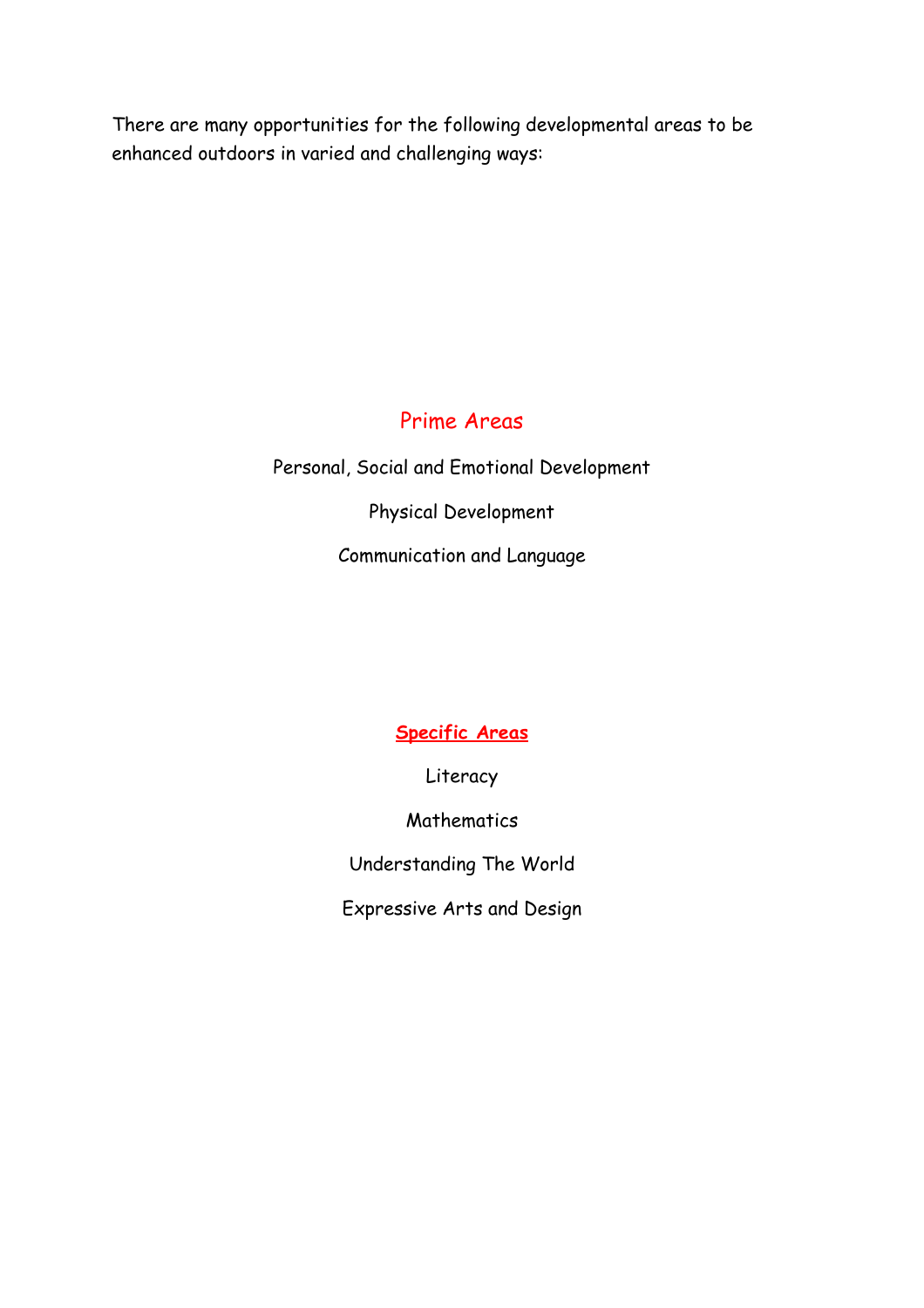#### Personal, Social and Emotional Development – Prime Area

Successful personal, social and emotional development is critical for very young children in all aspects of their lives and gives them the best opportunity for success in all areas of learning.

#### Self-Confidence and Self-Awareness

- Children plant own vegetables/flowers plants and take care of them
- Take equipment to shed at the end of free play sessions/finding ways to move heavy equipment
- $\sum_{\text{Lavensal}}$  Listening to birds sing
- Opportunity to develop an awareness of nature
- $\sum_{\text{coverses}}$ Reflecting/a chance to be thoughtful
- Space to play, following their own interests, for extended period of time eg making an obstacle course for others to use
- Freedom to use a wide variety of large equipment eg climbing frame/slide

# Making Relationships

Can choose to work/play with a variety of children/adults in the nursery from any group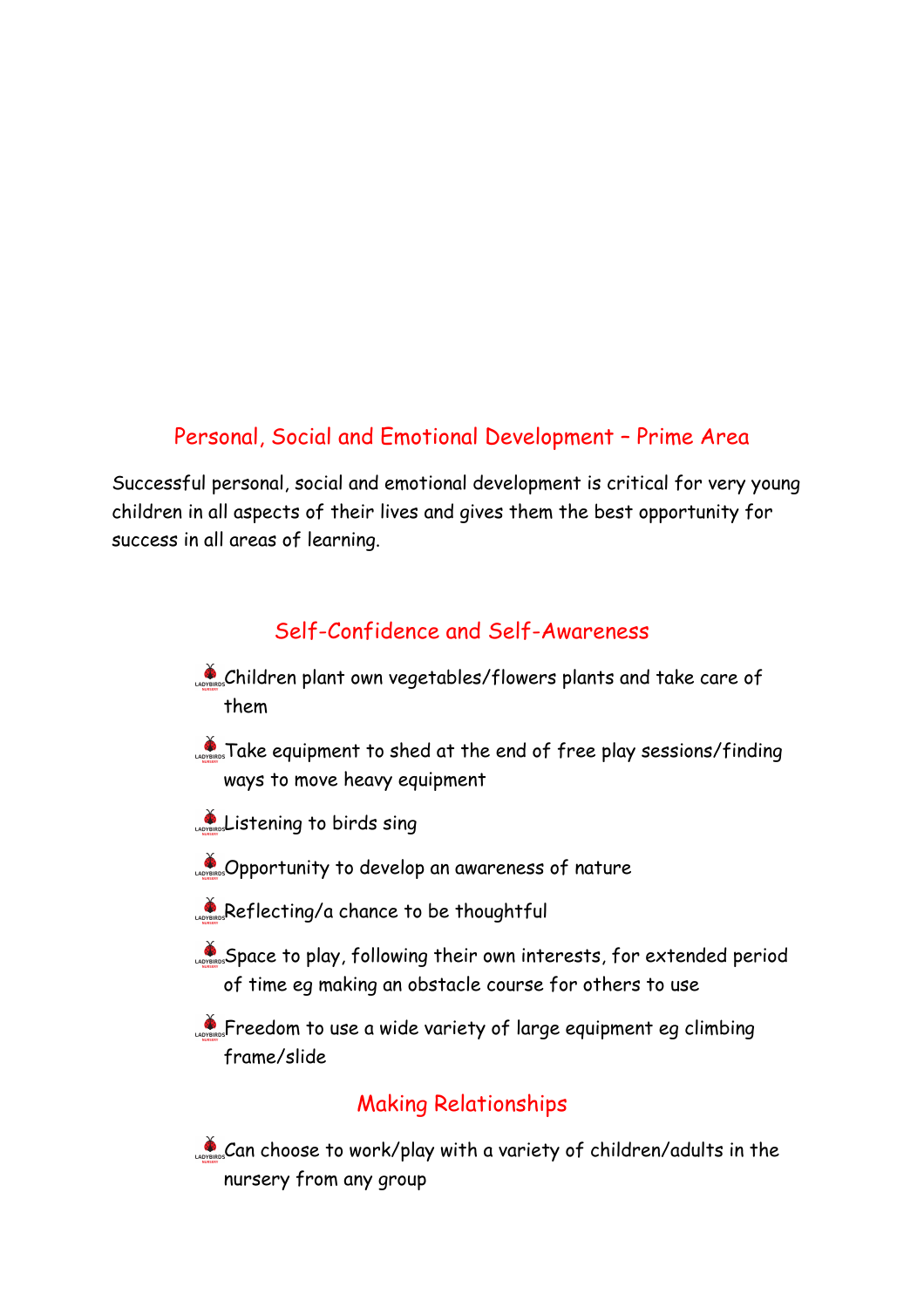**PROPERTY** Freedom of movement between outdoor areas for all children at the same time enables children to build a variety of friendships

 $\clubsuit$  Opportunity to talk about real life experiences in the garden eq gardening at home, trips to the shop with their families

CODSErve events in the immediate area eg sound of a police car, ambulance passing, aeroplanes overhead

# Managing Feelings and Behaviour

Share tricycles/scooters with others

**Take care of growing plants - watering them in dry weather** 

#### Communication and Language – Prime Area

Children are able to try out a lot of the pre-writing skills in the outdoor area, by building up their gross and then their fine motor skills. Opportunities for large scale drawings are numerous eg chalking on ground and boards, using water and brush and painting on a large scale.

Children can retell familiar stories and take part as one of the characters. They can enrich their vocabulary by listening to others exploring, investigating and interacting with peers and adults.

#### Listening and Attention, Speaking and Understanding

- Children talking together in co-operative play situations eg on the climbing frames, when making play dens
- Adult/child conversations where adult may extend or introduce new vocabulary. Children negotiating for turns or objects eg "Can I come on the bike with you"
- Children recalling particular processes and events they experienced during the session eg "I played with Gemma. We used the hats and bags to be mums"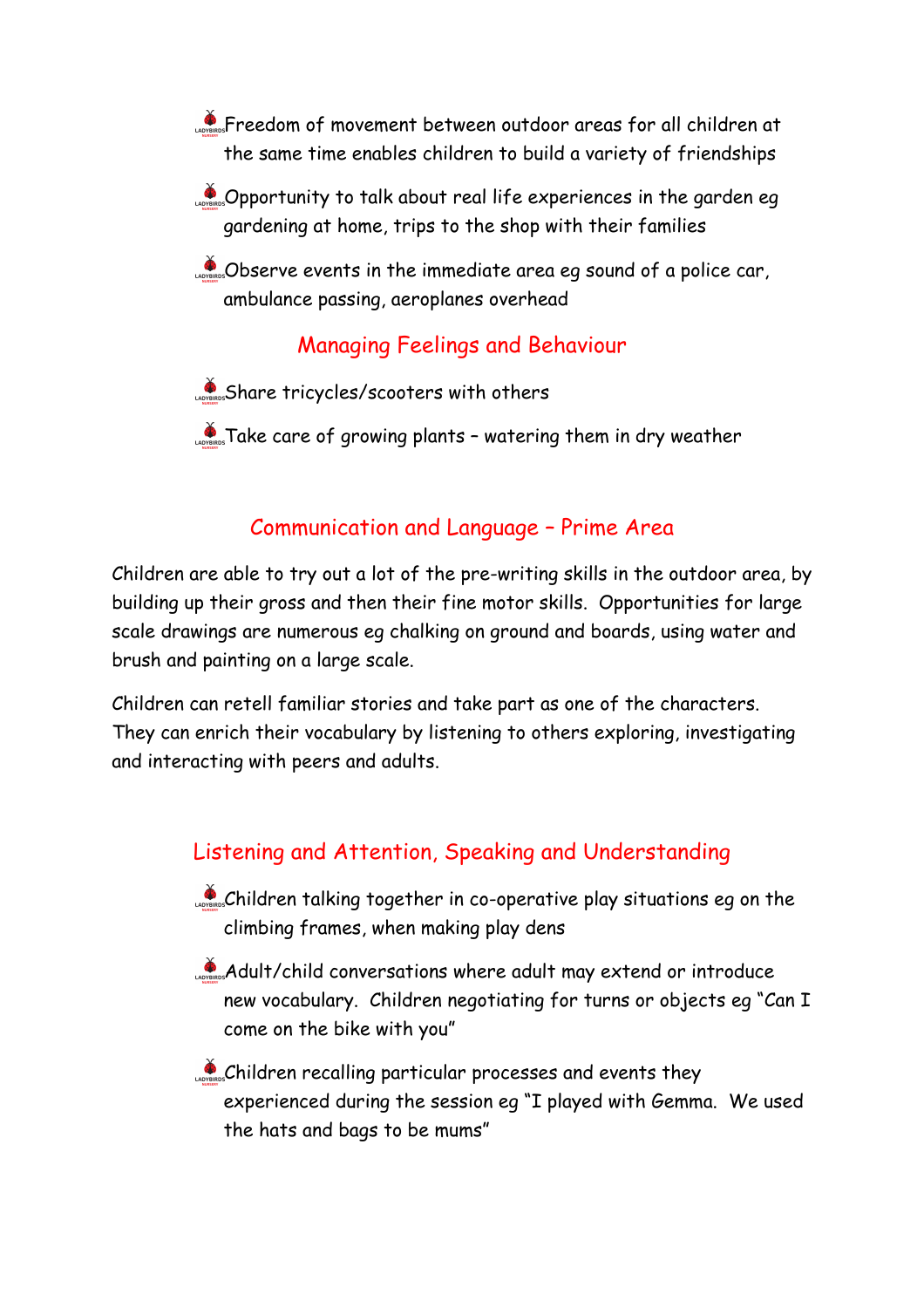- Children listening to and solving problems with language and support as necessary eg "I'll get the sand timer to have a go on the bike"
- Inviting others to play collaborative games eg "Let's play Goldilocks together"
- **Describing particular objects or natural phenomena eg "It's soft,** it's crawling quickly to me"
- $\sum_{n=1}^{\infty}$  Talking about activities they are engaged in eg water, sound, wheeled toys and using appropriate vocabulary
- $\mathcal{L}_{\text{nonres}}$  In all practical activities the adult needs to give children the time and space to describe what they are doing and what is happening and to use opportunities for recalling, questioning, prediction, estimating and discussing cause and effect
- Children using non-verbal communication, particularly body gestures, facial expressions and glancing at things in order to communicate and respond to events and other people
- Listening to natural and man made sounds eg thunder, chime bars
- Listening to instructions, conversations and explanations
- Listening to thyme, poems, songs and chants
- Looking at books eg sitting on the cushions or a rug with the book box 'reading' to a friend
- Environmental print eg Garden centre banner, Car wash sign
- Enjoy rhyming and rhythmic activities eg traditional rhymes and simple poems
- Chalk or pencil marks
- **AD** SPOI Following road systems eg pathway and road signs
- Table top and construction toys eg large mosaics
- **Making role play signs and displaying these around the garden eg** Café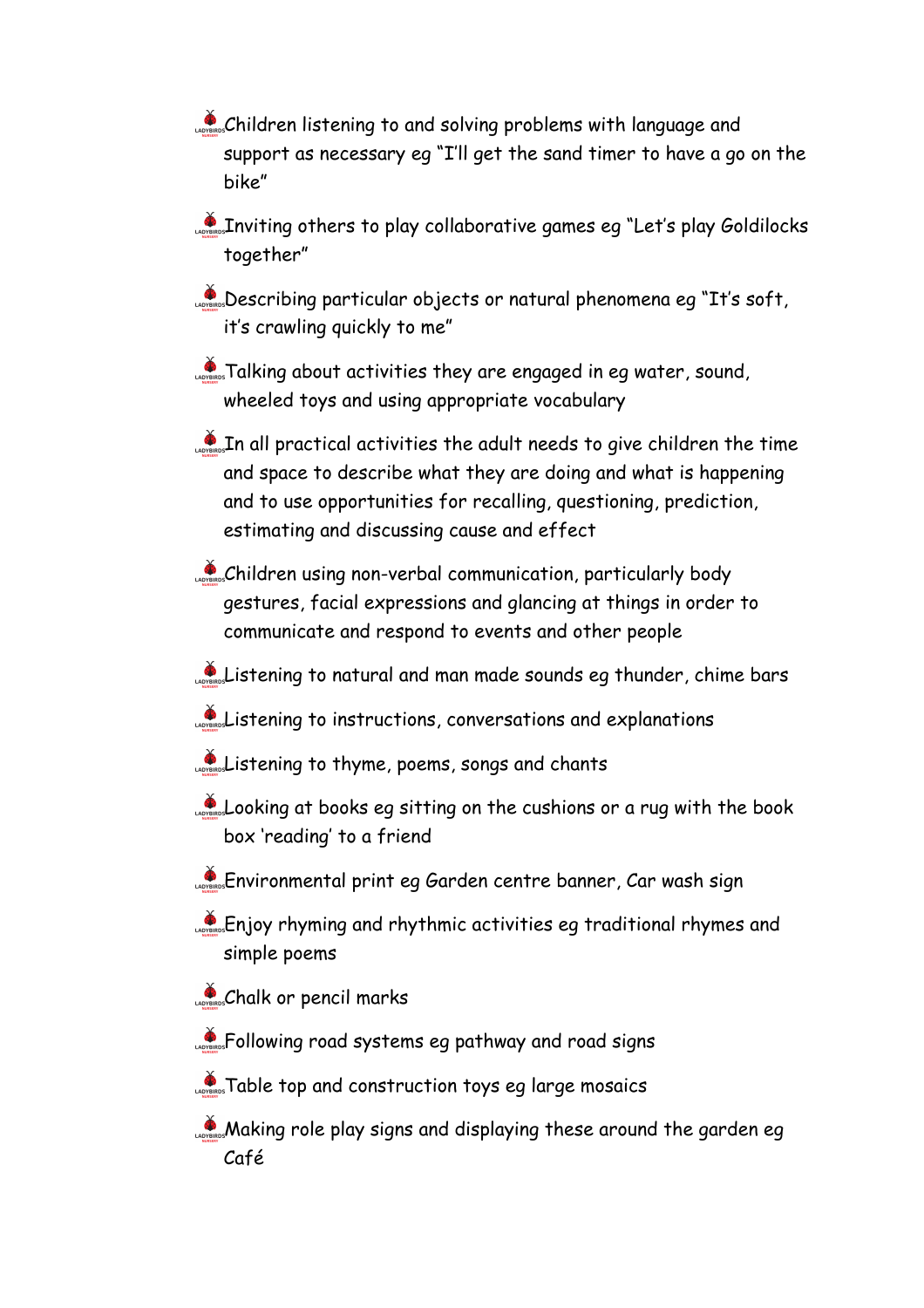- Imitating adults by jotting down notes eg using a note book and pencil to scribble and draw
- $\phi$ <sub>cavence</sub> At the garden centre, shop or noting down the orders in the café
- With a clipboard and pencil, moving around the nursery garden
- Con the large blackboard, using both fine and chunky chalks
- Con the ground using giant chalks
- Chalking up scores on the blackboard

# Physical Development – Prime Area

Young children's development is inseparable from all other aspects of development because they learn from being active and interactive. Daily opportunities are planned to develop children's gross and fine motor skills.

# Moving and Handling

**Pulling/pushing wooden trucks in fire fighters game** 

Carrying house equipment to set up in a different location

Playing musical instruments in a moving band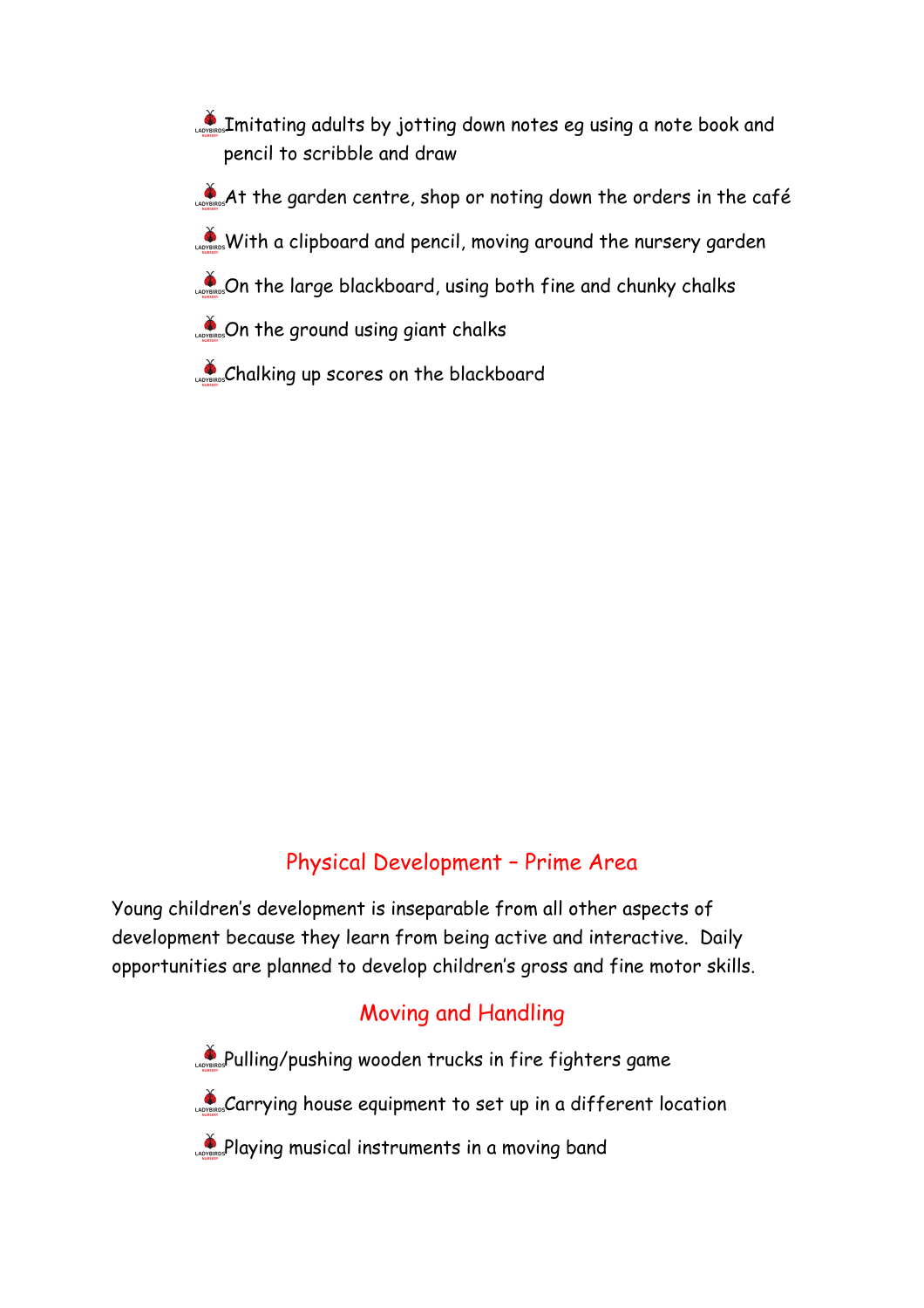- Riding scooters and tricycles, prams and pushchairs
- Large scale painting and drawing
- $\bullet$  Obstacle course constructed with planks, spools, tyres, wooden steps and boxes
- Large fixed climbing frame
- Small wooden climbing frame and attachments
- **Movement/dance**
- Running around the garden area
- Building and climbing inside dens, hidey holes
- Aiming beanbags into buckets and large ball into basketball net
- Bat and ball games, throwing and catching balls, kicking balls into football net
- Range of gardening tools
- **A Painting with water and paint, large chalk**
- **Skittles**
- $\sum_{\text{coverses}}$ Clay, cooking tools, joining and cutting tools
- Washing hands independently after gardening
- Put on wellingtons to play in sand pit or work in the garden
- Change wet clothes if necessary

#### Health and Self-Care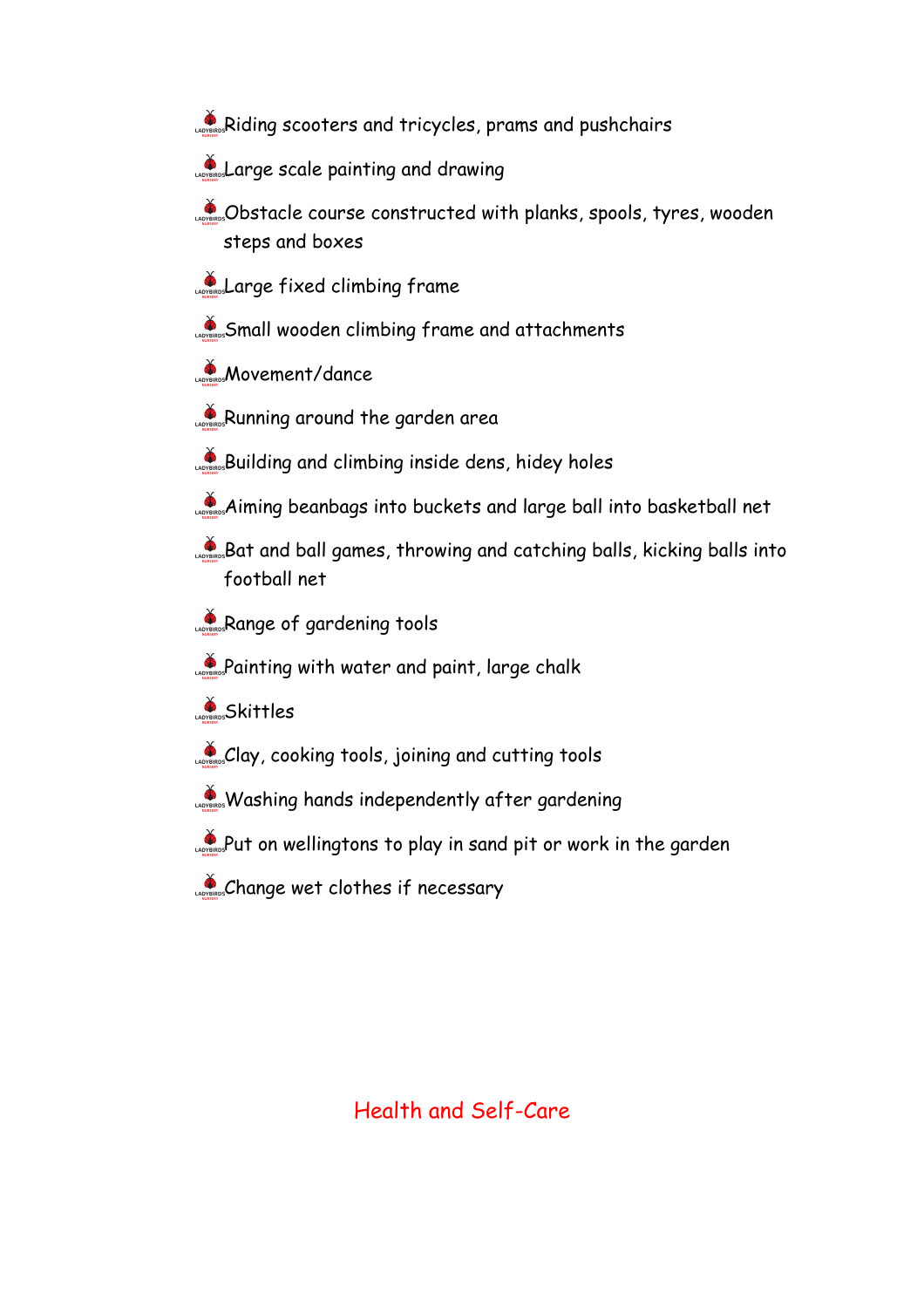Adults communicating and explaining, describing and feeding back to children as they access health promoting activities in the nursery environment

**A Healthy Eating café** 

Wegetable gardening

Noticing breathlessness after exercise

Noticing tiredness in body, legs and arms, feet and fingers after exercise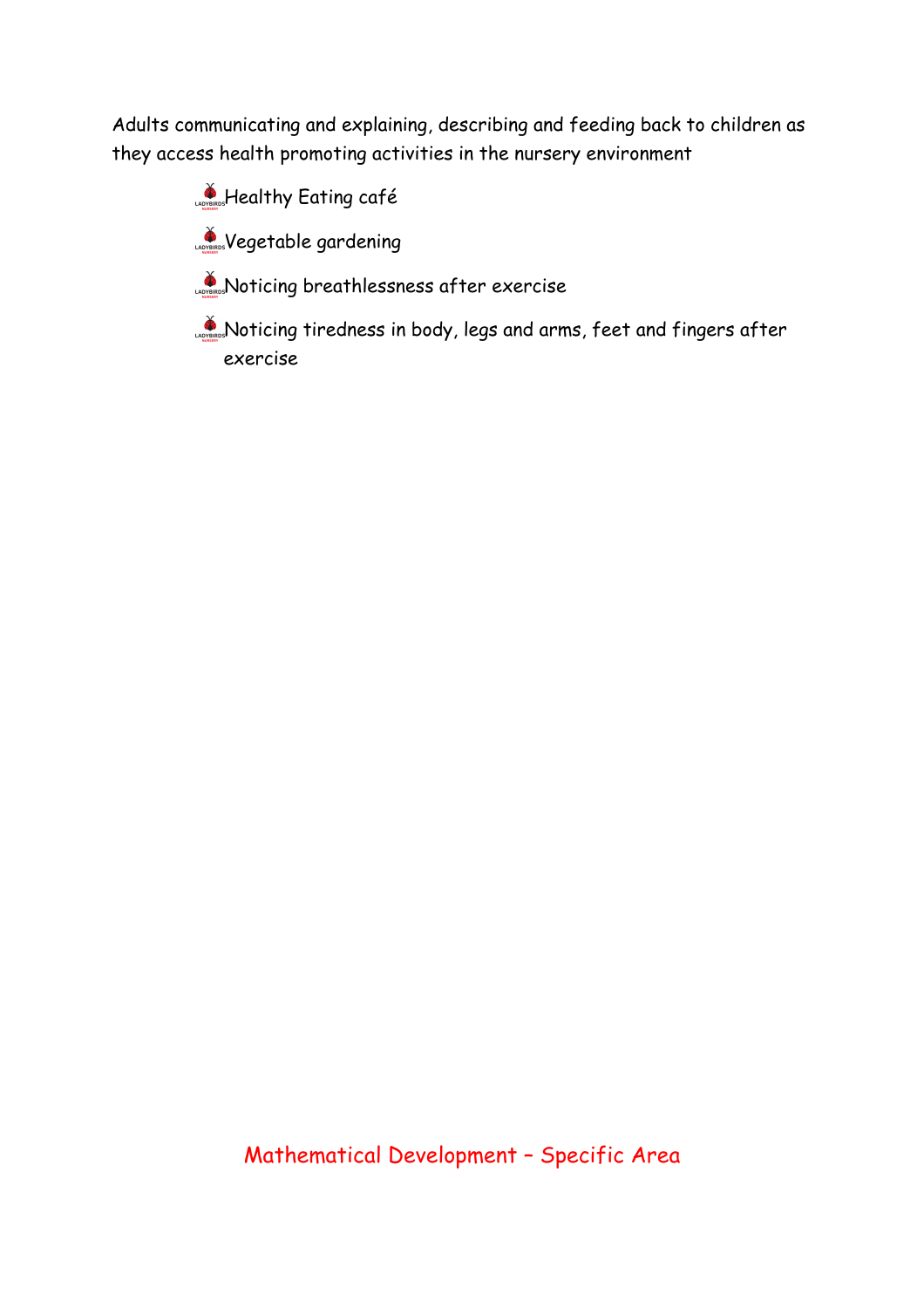A carefully planned outdoor provision offers children opportunities to experience mathematical activities which extend/contrast with those provided indoors and so extend the scope of the curriculum.

Children should have opportunities to experience:

**Mathematical language and measurement** Sorting and matching number Classifying and sequencing **Positional awareness Directions problem solving**  $\sum_{n=1}^{\infty}$  Time

Mathematical language should be encouraged when appropriate. Opportunities could include discussion, questioning, prediction, estimating through working with materials and observation.

Songs, rhymes and playground games are a rich context in which to build a child's language and vocabulary in addition to those areas of development.

#### Numbers

- Counting buckets in the sand
- **CADYGIRIOS Throwing bean bags into a bucket**
- **Planting seeds**
- Constructing first, second and third with cars, skittles tubes in the sand etc
- Cooking the sand with bun tins
- **A**<br>Picnics
- Laying the table in the house

**Tallying when skittles knocked over** 

- Reading numbers on objects
- Writing numbers on chalkboards, on the path etc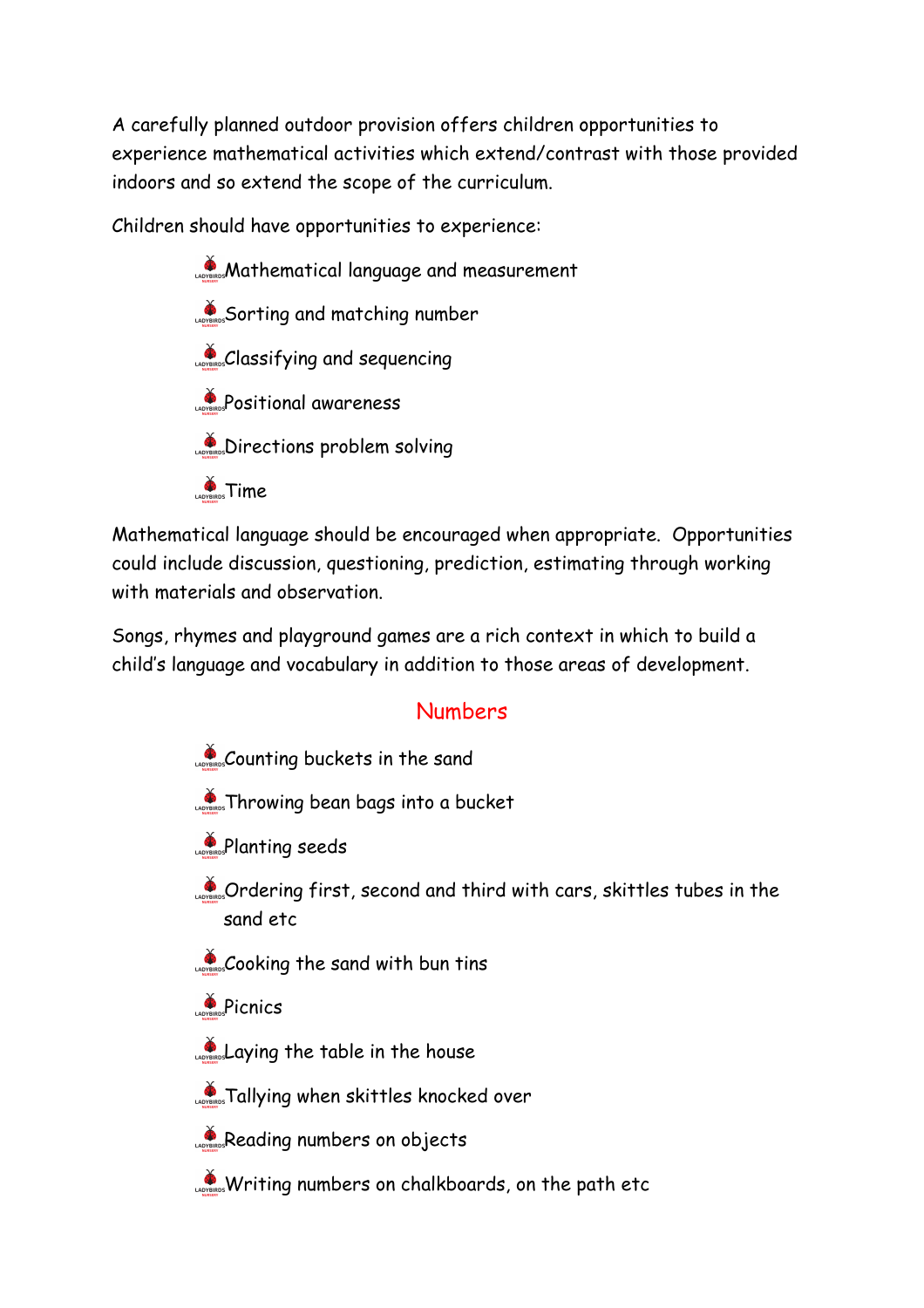- **A** How many more? When laying the table
- **Tidy up time, solving problems, are they all there?**
- Lining up care, more than less than

#### Shape, Space and Measure

- Use of indoor table top activities
- **House play**
- **Block play**
- Sorting seeds into colours shape and size
- **Making collections of natural objects**
- Obstacle course (hoops, tunnels, boxes, barrels, planks and logs) giving opportunities for positional language eg high/low, under/ over, through, along, upside-down, in/out
- **Assorted puzzles**
- Volume and capacity in sandpit and water tray
- Lengths of ribbon on windy day
- **Weaving**
- Using tape measures
- Sand timers
- Changes to garden
- **Seasonal change**
- Use of speed on wheeled toys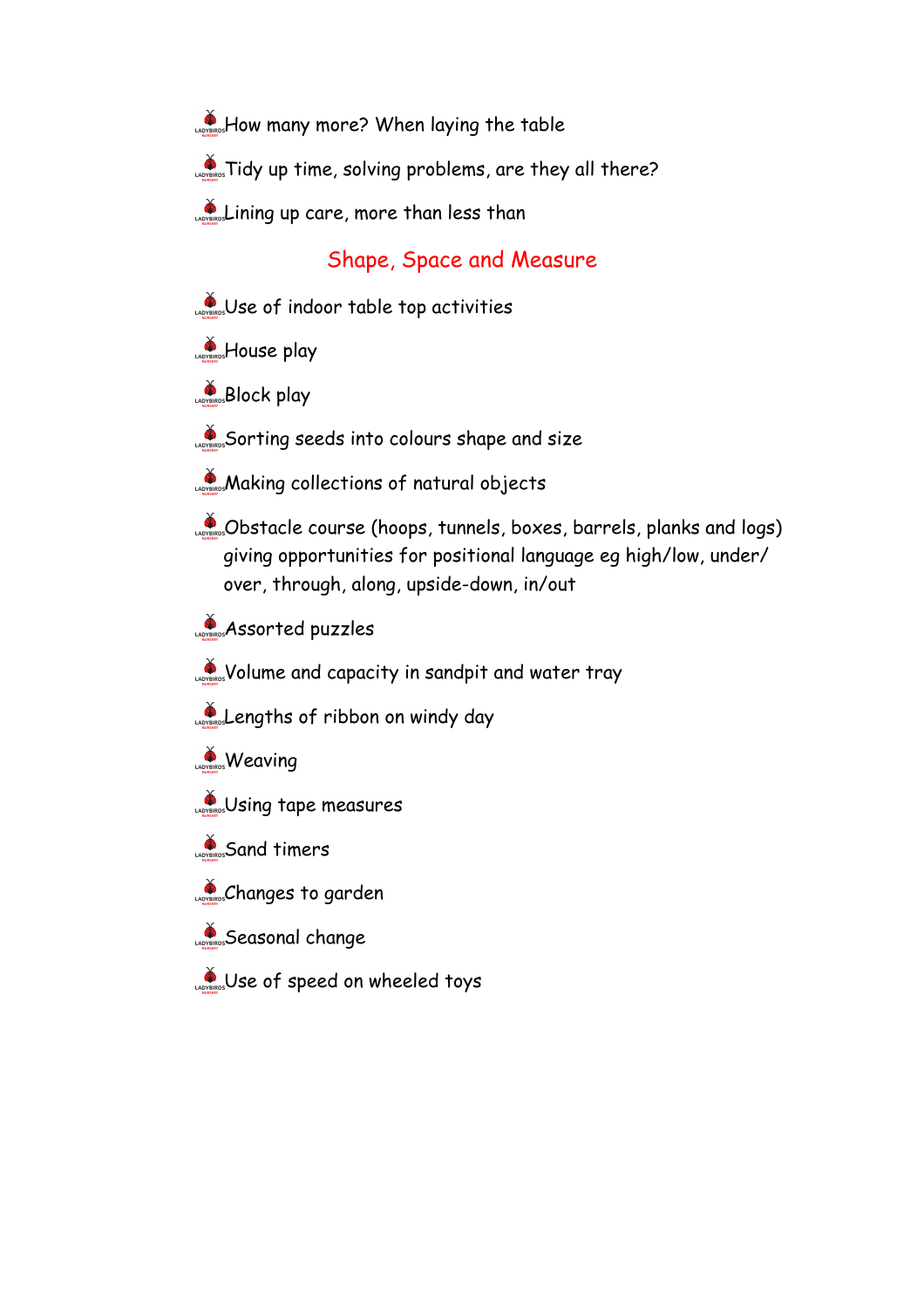# Understanding The World – Specific Area

In this area children are given opportunities to make sense of their world. The outdoor area provides many opportunities for real experiences including exploring the weather, the natural environment and building on a large scale.

Children should have opportunities to develop the following knowledge/skills:

# The World

- Noticing different weather conditions and the impact of the weather on them
- Noticing plants in the garden/taking care of them
- **Planting seeds and bulbs**
- **Exploring mini-beasts**
- **CONTERFERITE ISLANDIST CONTROLLED AND STARK**
- Exploring different speeds cars go down a ramp
- Noticing changes in the garden through the seasons
- **Talking about when different things happen in the garden**

# **Technology**

A variety of constructional toys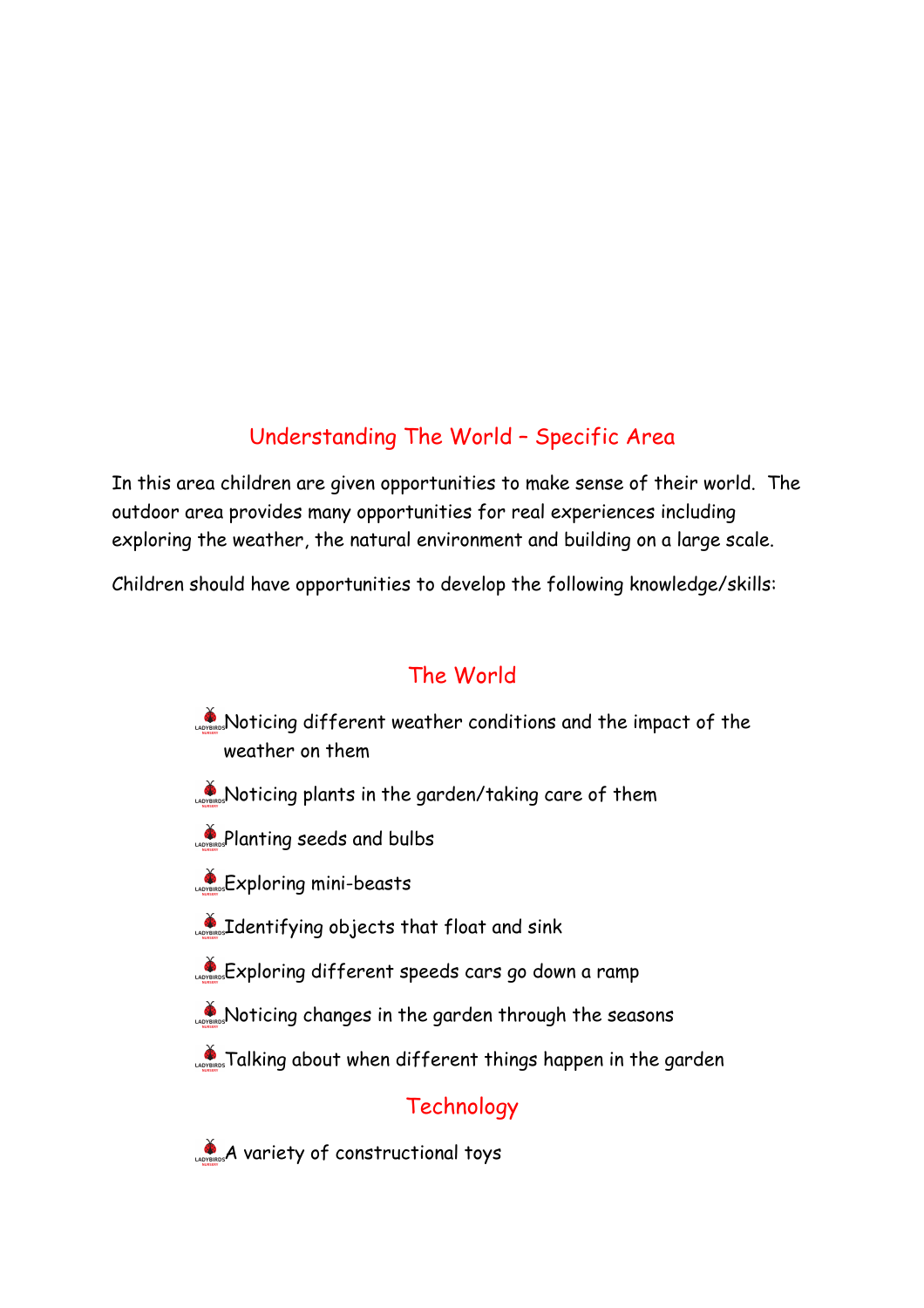- **Large blocks**
- A variety of large equipment
- **Wet sand**
- Wood bench and tools
- **Den making equipment**

#### People and Communities

- **ADOCT ADOCT different parts of nursery, eg outdoors area, steps,** front and back
- $\sum_{n=1}^{\infty}$ Notice feature of the local area when walking to the park
- Role play resources from a variety of cultures

#### Creative Development – Specific Area

#### Exploring and Using Media

- Looking at colours of leaves and flowers
- Building obstacles courses, towers, bridges, sculptures
- Describing texture of grass, wood, soil, worms, snails, snow, ice
- **Mixing sand and water**
- **Playing with cardboard boxes**
- Large scale painting, weaving, chalking
- **Playing a variety of musical instruments**
- Singing songs inspired by the things outdoors like worms, snails, the weather, plants, trees
- $\sum_{\text{coverses}}$ Playing ring games
- **Making up dances to music made by children on the instruments**
- **Marching and being a band**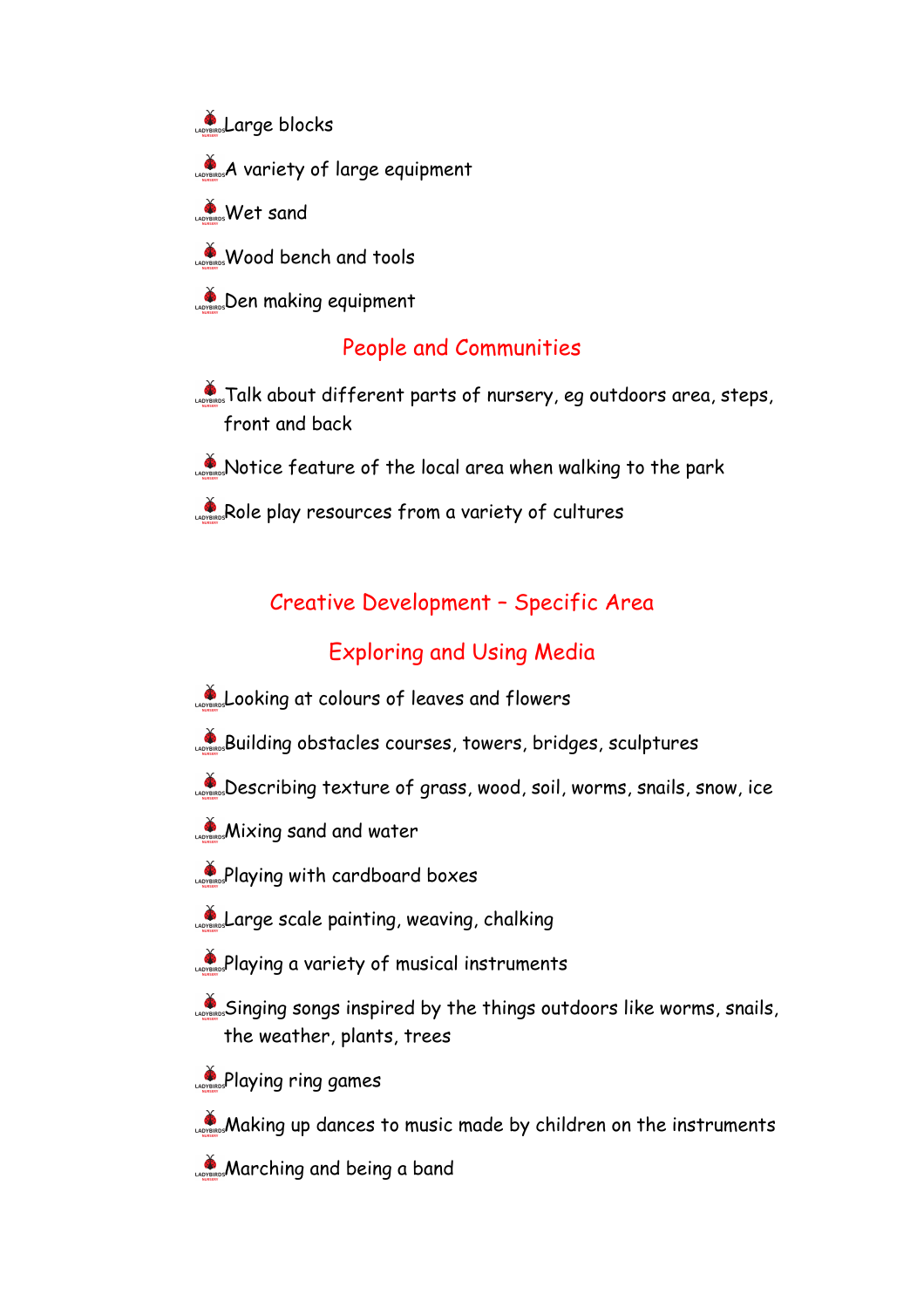**Noticing weather** 

Listening to birds, sirens

 $M$ aking maps

### Being Imaginative

- Large scale painting in 2D and 3D
- **Drawing with large chalk/pastels**
- **Mark making with large paint brushes and rollers**
- **Pattern making with found objects**
- Designing and building dens, sand castles, sculptures, collages, weaving
- Obstacle course, props for role play (boats, rockets, helicopters)
- Large block building
- $\sum_{\text{AOPBIBDS}}$ Dens
- **Dressing up**

# Safety in the Outdoor Area

- When setting out the equipment each day and during sessions, staff must look out for safety and remove any objects such as cans, bottles etc which may have been thrown over the fence by passers-by.
- Before children go outside staff must check the back gate is closed.
- Staff on duty must always be aware of the safety of the children in their care, be vigilant at all times and never leave the play area for any reason unless it is an emergency.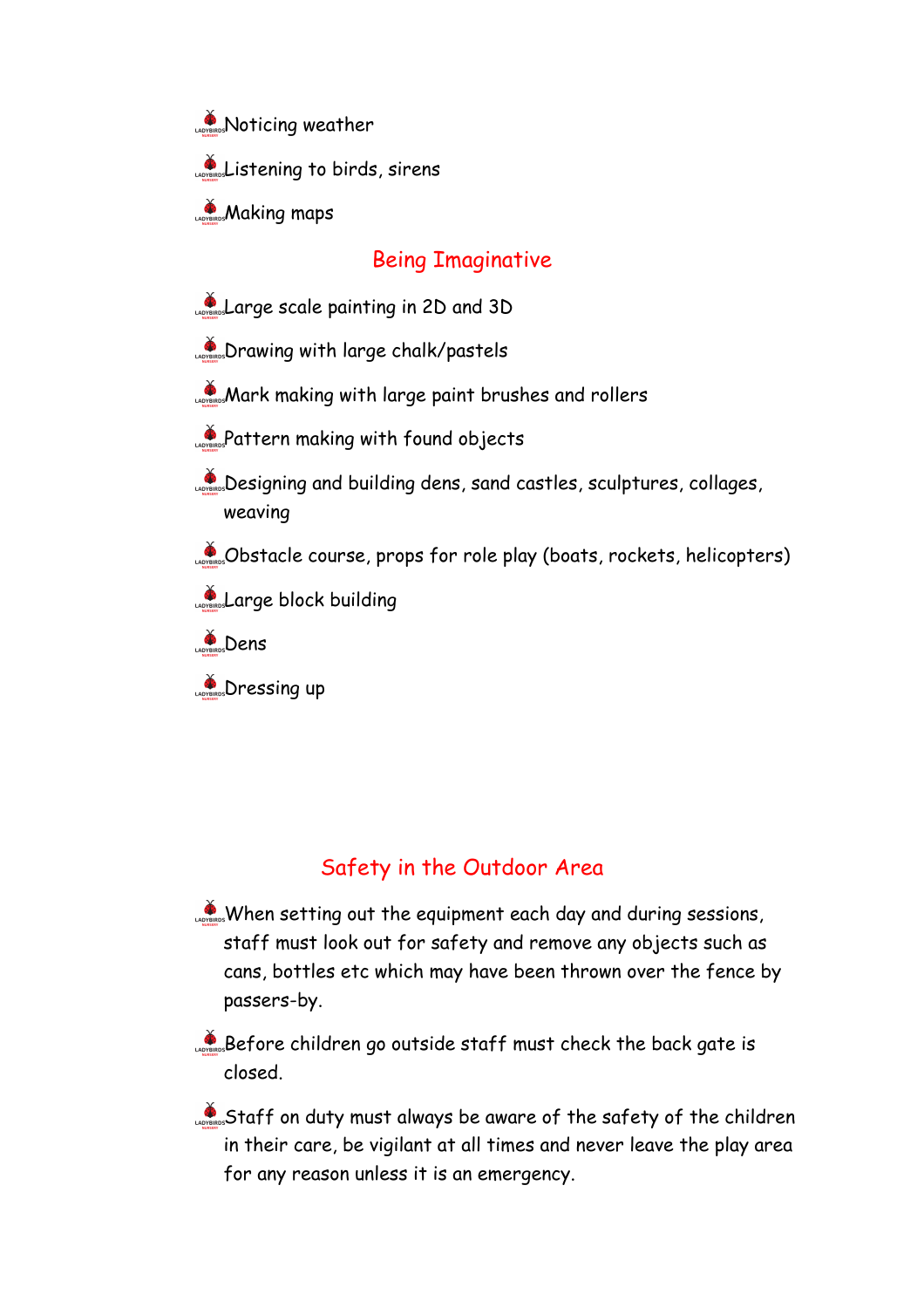Ratios must be maintained at all times while outdoors

 $\mathcal{L}_{\text{non-1}}$  is important for staff to move around the area constantly so that all the areas are adequately supervised. Each person must position him/herself in separate areas so that no area is left unsupervised.

All equipment must be stored away after each session, not just at the end of the day. Each group is responsible for tidying the garden after they have used it, it must be tidy ready for the next group.

LADREF a child is injured he/she should be taken indoors for treatment as quickly as possible, staff should

#### Covid 19

Due to the impact that the virus has had, we have removed lots of equipment that we feel we cannot clean inside the nursery.

We feel that children benefit from being outdoors, and during this virus, it is proven for people to be outdoors as much as possible.

Therefore, we will continue to use out outdoor space as much as possible.

The outdoor equipment will be sprayed with antibacterial spray and wiped after each room has been outside.

The outdoors will be sprayed again at the end of the evening, ready for the next day.

Policy Issued January 2016 Date to be Reviewed January 2017 Date Reviewed May 2017 Date to be Reviewed May 2018 Date Reviewed May 2018 Date to be Reviewed May 2019